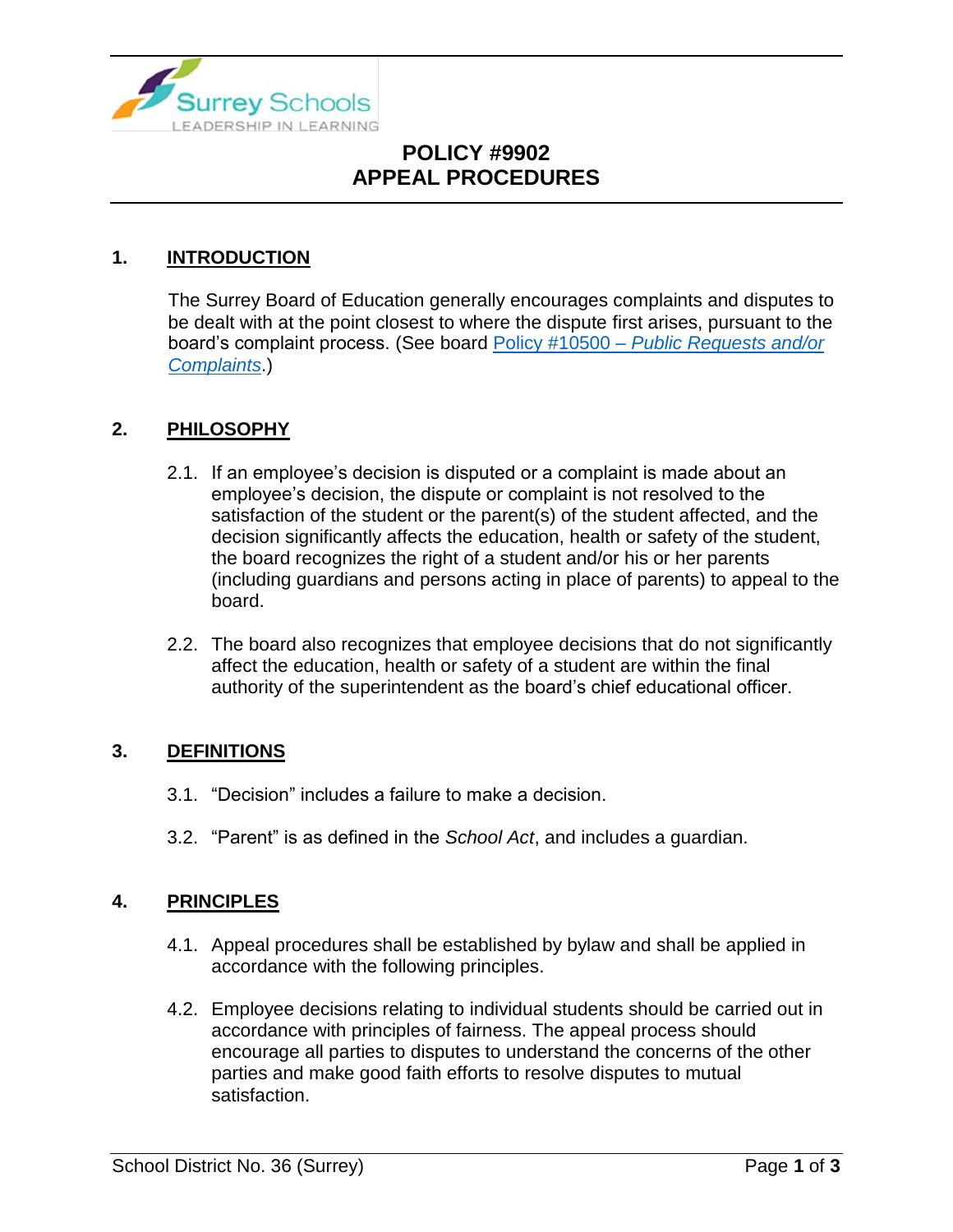

## **POLICY #9902 APPEAL PROCEDURES**

- 4.3. Appeals to the board of education are to be carried out in accordance with the principles of fairness, including:
	- a) The appeal process should be accessible to parents and students. Information about the appeal process and relevant policies should be readily accessible to all, including employees, students and parents. Reasonable accommodation should be provided where necessary to allow parents or students to make use of the appeal process.
	- b) Appellants are entitled to receive the same written and oral information to be used in the appeal as is provided to the board by administration and to have an opportunity to respond to it.
	- c) The board accepts its responsibility to exercise its independent judgment when hearing appeals. In particular, a board officer who has participated in making the decision being appealed, who has attempted to mediate it or who has investigated it shall not assist the board of education with its deliberations on the appeal.
	- d) A student or parent shall not be subjected to retribution by the board, its officers or employees because an appeal has been made.

### **5. PROCESS GUIDELINES**

- 5.1. The board recognizes that whether a decision significantly affects a student's education, health or safety is a matter for individual consideration. The following will normally be considered to be matters that significantly affect a student's education, health or safety:
	- a) Suspension or exclusion of a student from a school for a period in excess of five (5) days, or that could prevent the student from fulfilling graduation requirements in a timely way.
	- b) Decisions regarding placement in an educational program other than access to a specific course or class.
	- c) Decisions regarding whether a student has met the requirements for promotion from one grade or course to the next, or has met the requirements for secondary school graduation.
	- d) Denial of a request for an individual education program.
	- e) Failure to consult with regard to a student's individual education program.